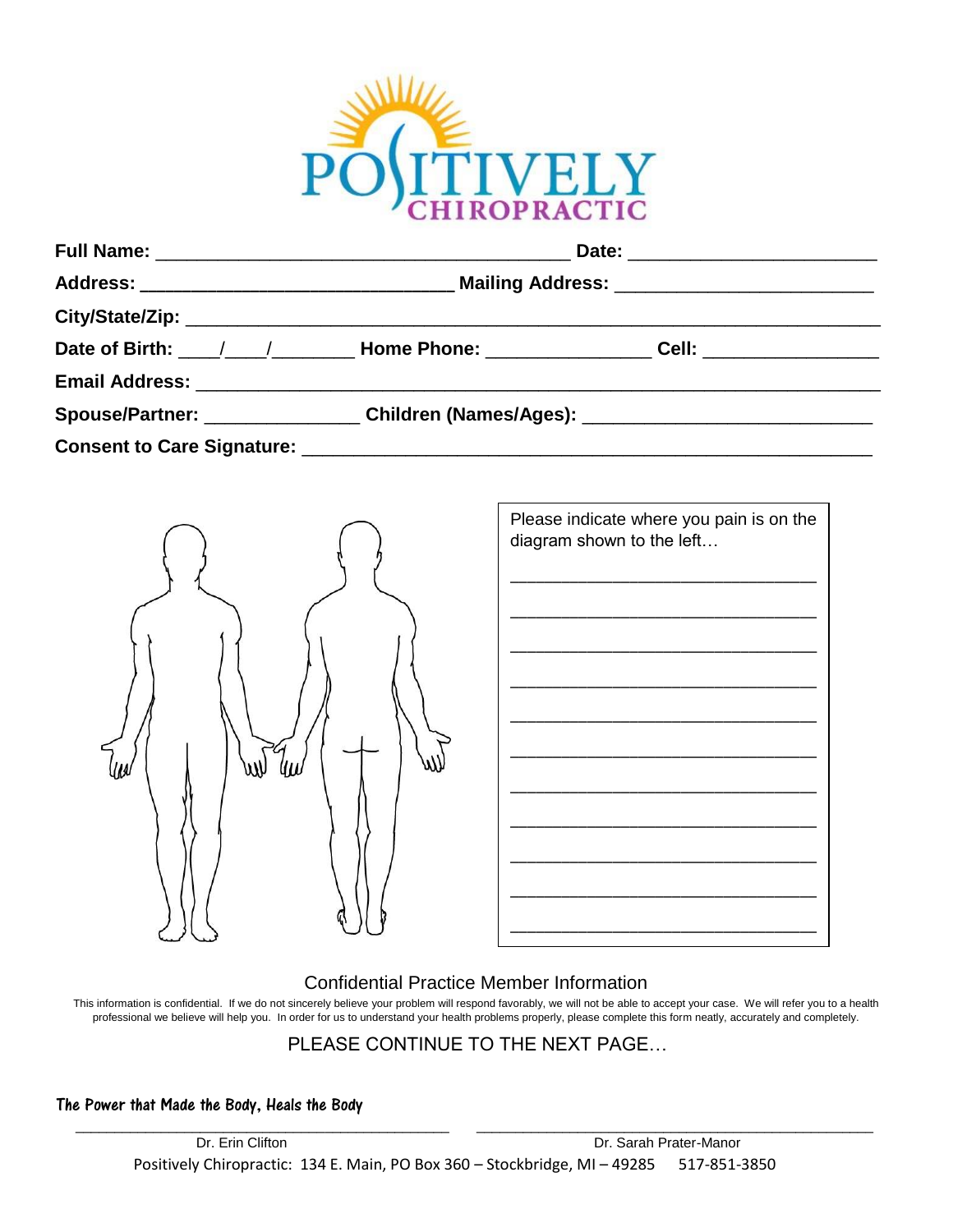Who can we thank for referring you here today? \_\_\_\_\_\_\_\_\_\_\_\_\_\_\_\_\_\_\_\_\_\_\_\_\_\_\_\_\_\_\_\_\_

Have you ever been to a chiropractor before? Y / N Health Concerns:

| <b>Health Concerns:</b><br>In order of importance | <b>Severity</b><br>$1 =$ Mild<br>10= Unbearable | <b>How Long</b><br>have you had<br>this? | Did this start<br>with an<br>Injury? | Have<br>you had<br>this<br>before? | Is this<br>constant<br>or comes<br>and goes? |
|---------------------------------------------------|-------------------------------------------------|------------------------------------------|--------------------------------------|------------------------------------|----------------------------------------------|
| 11.                                               |                                                 |                                          |                                      |                                    |                                              |
| 2.                                                |                                                 |                                          |                                      |                                    |                                              |
| 3.                                                |                                                 |                                          |                                      |                                    |                                              |
| 4                                                 |                                                 |                                          |                                      |                                    |                                              |
| 5.                                                |                                                 |                                          |                                      |                                    |                                              |

On a scale from 1-10, with 10 being the highest, rate your commitment in helping us solve this problem: \_\_\_\_ How do your health concerns affect your daily life (brushing teeth or hair, getting dressed, doing dishes, etc.)?

\_\_\_\_\_\_\_\_\_\_\_\_\_\_\_\_\_\_\_\_\_\_\_\_\_\_\_\_\_\_\_\_\_\_\_\_\_\_\_\_\_\_\_\_\_\_\_\_\_\_\_\_\_\_\_\_\_\_\_\_\_\_\_\_\_\_\_\_\_\_\_\_\_\_\_\_\_\_\_\_\_\_\_\_\_\_\_

| <b>Main Complaint History:</b>                                                                                                                                                                                                                                                                     |  |  |  |  |  |  |
|----------------------------------------------------------------------------------------------------------------------------------------------------------------------------------------------------------------------------------------------------------------------------------------------------|--|--|--|--|--|--|
| 1. How would you describe the pain?                                                                                                                                                                                                                                                                |  |  |  |  |  |  |
| Sharp<br>Soreness<br>Throbbing<br><b>Tingling</b><br>Dull<br><b>Stiffness</b><br>Spasm<br>Weakness<br>Numbness □ Shooting<br><b>Burning</b><br>$\Box$ Ache                                                                                                                                         |  |  |  |  |  |  |
| Does the pain travel anywhere else? $\Box$ Yes<br>$\Box$ No<br>Describe: the contract of the contract of the contract of the contract of the contract of the contract of the contract of the contract of the contract of the contract of the contract of the contract of the contract of the<br>2. |  |  |  |  |  |  |
| 3. How often is this present?                                                                                                                                                                                                                                                                      |  |  |  |  |  |  |
| $\bigcap$ Constant (81-100%) $\bigcap$ Frequent (51-80%) $\bigcap$ Occasional (26-50%)<br>$\Box$ Intermittent (25% or less)                                                                                                                                                                        |  |  |  |  |  |  |
| 4. Since it started, has the pain gotten better, worse or stayed the same? _________________________                                                                                                                                                                                               |  |  |  |  |  |  |
| 5. What makes your complaint worse?                                                                                                                                                                                                                                                                |  |  |  |  |  |  |
| $\Box$ Sitting<br>$\Box$ Nothing<br>Walking<br>Standing<br>Exercise (Moving) $\Box$ Lying down<br>Other<br>$\perp$<br>$\perp$                                                                                                                                                                      |  |  |  |  |  |  |
| If "other" please explain: example and a series of the series of the series of the series of the series of the                                                                                                                                                                                     |  |  |  |  |  |  |
| 6. Have you seen anyone else for this health concern? (I.e. Medical Doctor, Chiropractor, etc.) If so, who?                                                                                                                                                                                        |  |  |  |  |  |  |
| The Power that Made the Body, Heals the Body                                                                                                                                                                                                                                                       |  |  |  |  |  |  |
| Dr. Erin Clifton<br>Dr. Sarah Prater-Manor<br>Desitively Chinesepotics 124 E. Main, DO Boy 260. Charles New 40205. E17 0E1 20E0                                                                                                                                                                    |  |  |  |  |  |  |
|                                                                                                                                                                                                                                                                                                    |  |  |  |  |  |  |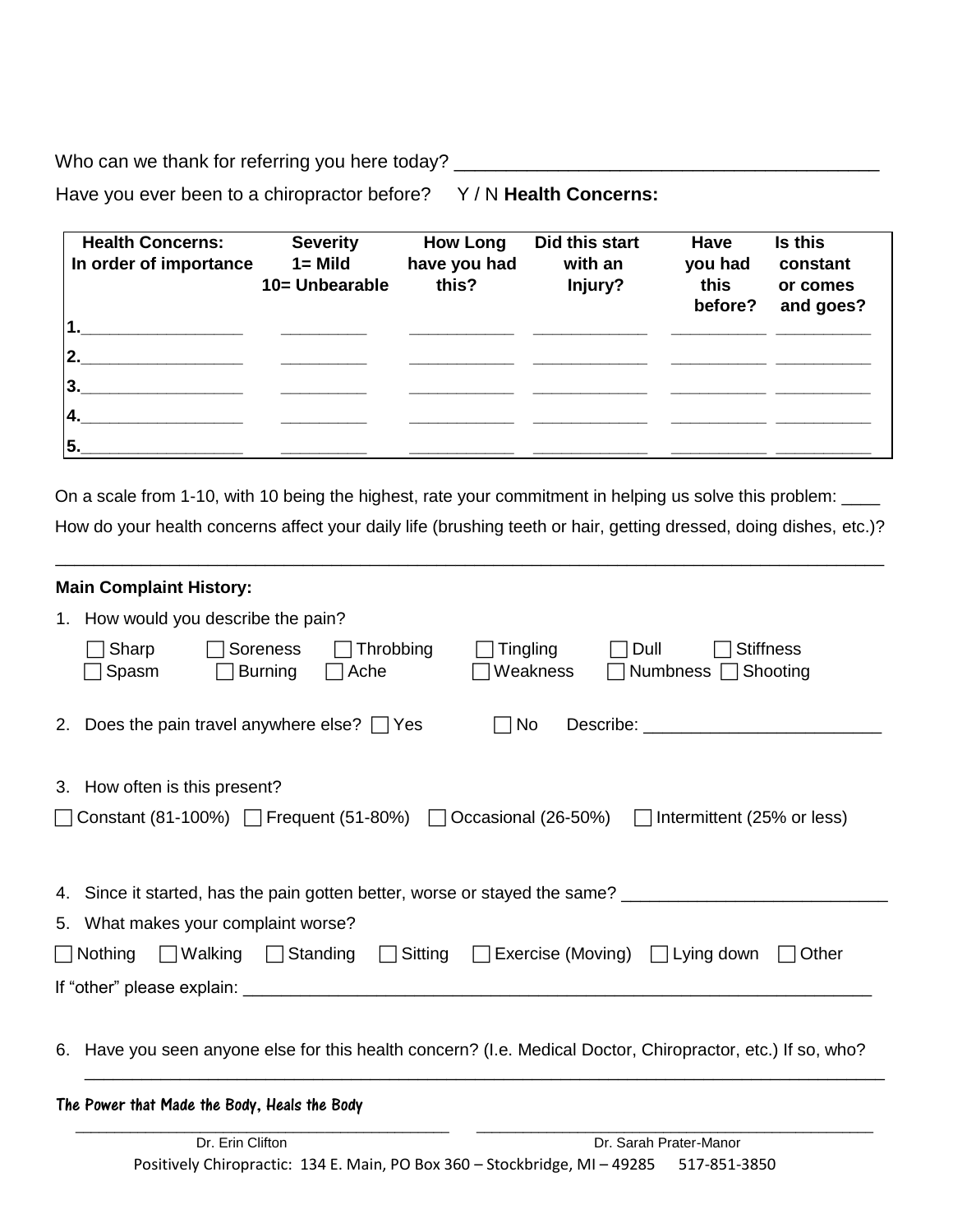## PLEASE CONTINUE TO THE NEXT PAGE…

\_\_\_\_\_\_\_\_\_\_\_\_\_\_\_\_\_\_\_\_\_\_\_\_\_\_\_\_\_\_\_\_\_\_\_\_\_\_\_\_\_\_\_\_\_\_\_\_\_\_\_\_\_\_\_\_\_\_\_\_\_\_\_\_\_\_\_\_\_\_\_\_\_\_\_\_\_\_\_\_\_\_\_\_\_\_\_

7. Please list all medications you are taking and what they are for:

| 8. Please list any broken bones, surgeries, or hospitalizations you have had and when:<br>9. Please list any auto accidents you have been involved in:<br>11. Do you participate in positive lifestyle habits?<br>Exercise 4-5x/wk $\Box$ 4-5 servings of veggies/day $\Box$ 7-8 hours of restful sleep/night<br>IF THIS HEALTH INTAKE FORM IS FOR A MINOR/CHILD, PLEASE FILL OUT AND SIGN BELOW<br><b>WRITTEN CONSENT FOR A CHILD/MINOR</b><br>I AUTHORIZE DR. ERIN CLIFTON, DR. SARAH PRATER-MANOR AND ANY AND ALL POSITIVELY<br>CHIROPRACTIC STAFF TO PERFORM DIAGNOSITIC PROCEDURES, RADIOGRAPHIC EVALUATIONS, RENDER<br>CHIROPRACTIC CARE AND PERFORM CHIROPRACTIC ADJUSTMENTS TO MY MINOR/CHILD.<br>AS OF THIS DATE, I HAVE LEGAL RIGHT TO SELECT AND AUTHORIZE HEALTH CARE SERVICES FOR MY<br>MINOR/CHILD. IF MY AUTHORITY TO SELECT AND AUTHORIZE CARE IS REVOKED OR ALTERED, I WILL<br>IMMEDIATELY NOTIFY POSITIVELY CHIROPRACTIC.<br>Witness Signature (office staff): |  |
|----------------------------------------------------------------------------------------------------------------------------------------------------------------------------------------------------------------------------------------------------------------------------------------------------------------------------------------------------------------------------------------------------------------------------------------------------------------------------------------------------------------------------------------------------------------------------------------------------------------------------------------------------------------------------------------------------------------------------------------------------------------------------------------------------------------------------------------------------------------------------------------------------------------------------------------------------------------------------------|--|
|                                                                                                                                                                                                                                                                                                                                                                                                                                                                                                                                                                                                                                                                                                                                                                                                                                                                                                                                                                                  |  |
|                                                                                                                                                                                                                                                                                                                                                                                                                                                                                                                                                                                                                                                                                                                                                                                                                                                                                                                                                                                  |  |
|                                                                                                                                                                                                                                                                                                                                                                                                                                                                                                                                                                                                                                                                                                                                                                                                                                                                                                                                                                                  |  |
|                                                                                                                                                                                                                                                                                                                                                                                                                                                                                                                                                                                                                                                                                                                                                                                                                                                                                                                                                                                  |  |
|                                                                                                                                                                                                                                                                                                                                                                                                                                                                                                                                                                                                                                                                                                                                                                                                                                                                                                                                                                                  |  |
|                                                                                                                                                                                                                                                                                                                                                                                                                                                                                                                                                                                                                                                                                                                                                                                                                                                                                                                                                                                  |  |
|                                                                                                                                                                                                                                                                                                                                                                                                                                                                                                                                                                                                                                                                                                                                                                                                                                                                                                                                                                                  |  |
|                                                                                                                                                                                                                                                                                                                                                                                                                                                                                                                                                                                                                                                                                                                                                                                                                                                                                                                                                                                  |  |
|                                                                                                                                                                                                                                                                                                                                                                                                                                                                                                                                                                                                                                                                                                                                                                                                                                                                                                                                                                                  |  |
|                                                                                                                                                                                                                                                                                                                                                                                                                                                                                                                                                                                                                                                                                                                                                                                                                                                                                                                                                                                  |  |
|                                                                                                                                                                                                                                                                                                                                                                                                                                                                                                                                                                                                                                                                                                                                                                                                                                                                                                                                                                                  |  |
|                                                                                                                                                                                                                                                                                                                                                                                                                                                                                                                                                                                                                                                                                                                                                                                                                                                                                                                                                                                  |  |
|                                                                                                                                                                                                                                                                                                                                                                                                                                                                                                                                                                                                                                                                                                                                                                                                                                                                                                                                                                                  |  |
|                                                                                                                                                                                                                                                                                                                                                                                                                                                                                                                                                                                                                                                                                                                                                                                                                                                                                                                                                                                  |  |
|                                                                                                                                                                                                                                                                                                                                                                                                                                                                                                                                                                                                                                                                                                                                                                                                                                                                                                                                                                                  |  |
|                                                                                                                                                                                                                                                                                                                                                                                                                                                                                                                                                                                                                                                                                                                                                                                                                                                                                                                                                                                  |  |
|                                                                                                                                                                                                                                                                                                                                                                                                                                                                                                                                                                                                                                                                                                                                                                                                                                                                                                                                                                                  |  |

PLEASE CONTINUE ONTO THE FAMILY HEALTH HISTORY ON THE NEXT PAGE….

The Power that Made the Body, Heals the Body

 $\overline{\phantom{a}}$  , and the set of the set of the set of the set of the set of the set of the set of the set of the set of the set of the set of the set of the set of the set of the set of the set of the set of the set of the s